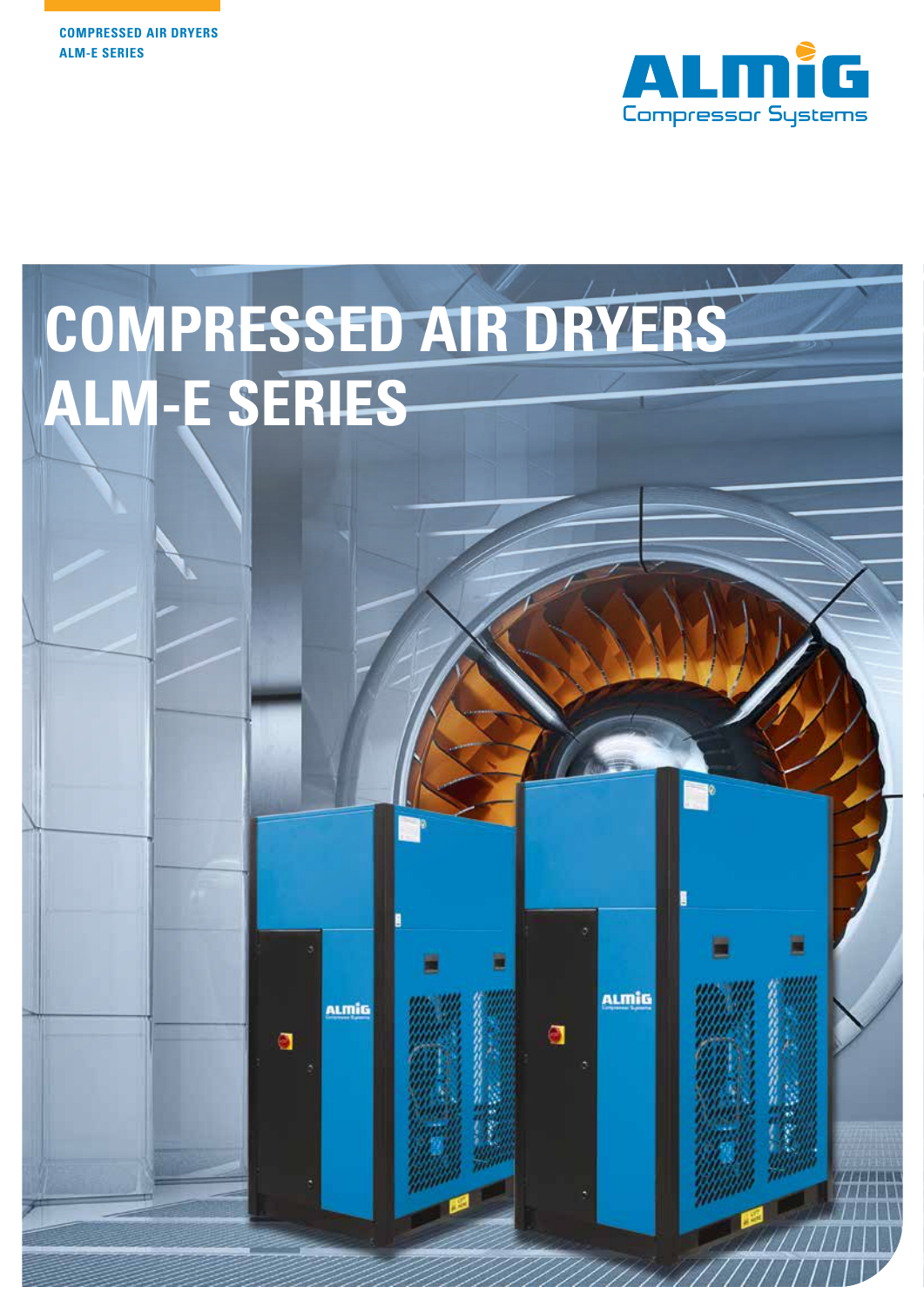# Compressor Systems

### **AN IMPORTANT DEVELOPMENT FOR OUR CUSTOMERS** OUR POWERS OF INNOVATION:

ALMiG is one of the leading compressed air technology system providers and has decades of experience delivering premium products in the compressed air sector. Companies all around the world trust in our customer focused solutions, our quality,

innovation and flexibility.

Constant research and development form the essential foundations for the efficiency of every system manufactured by ALMiG. Only these constant enhancements and improvements enable us to react quickly and flexibly to individual customer wishes. This approach is complemented by our comprehensive understanding of the sector and extensive service offering which enable ALMiG to stand as skilled partners alongside every customer

whatever the issue.

Our customers receive from ALMiG sophisticated compressor technologies and extensive service provision. The latest technologies combine excellence with the quietest possible running performance, optimal energy efficiency and particularly careful conservation of resources. You see: it pays to get to know our long-established Swabian company.

#### **ALMiG: Compressor Systems MADE IN GERMANY**

- 
- 
- 
- 
- 
- Piston compressors
- Screw Compressors
- Turbo compressors
- Scroll compressors • Special installations
- Controls
- 
- Services

• Compressed air preparation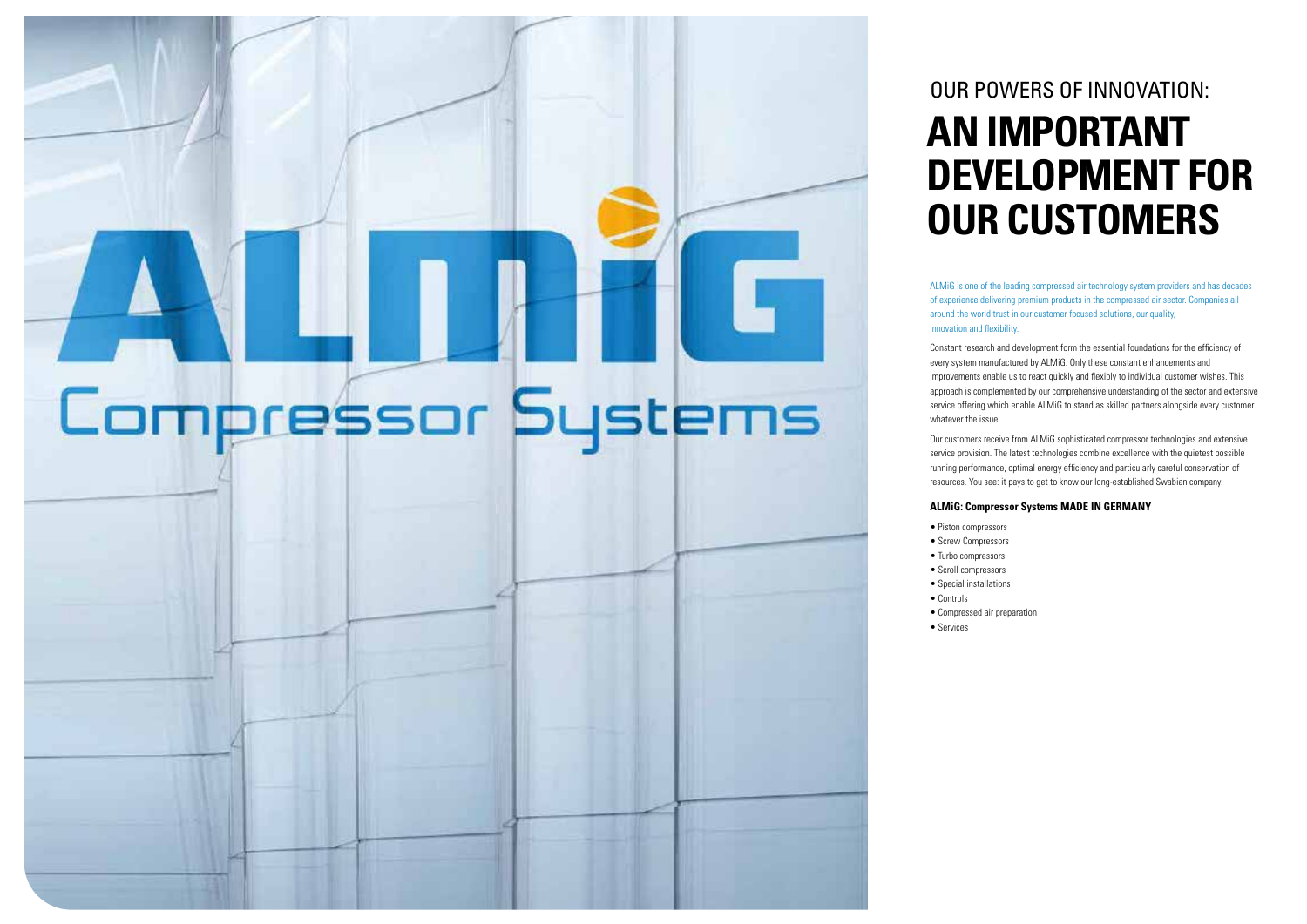Filtration and air purification applications at a cost effective price.

#### Applications Include

Food production, dairies, breweries, clean conveying air, chemical plants, pure air and clean room technology, Pharmaceutical industry, weaving machines, photo labs, paint spraying, powder coating, packaging, control and instrument air, sand and/or shot blasting, general air works, microchip production, optics, process air as well as many other markets.

**ALMIG** 

 $\bullet$ 



ALMiG knows the importance of high quality compressed air and guarantees to provide customers with the highest available quality air in the market.

Using clean, dry air is extremely important for all kinds of air powered applications. Moisture or contamination in the air which will come from the standard compressor outlet will cause complicated system errors. These complications will decrease productivity and may affect the production quality of final products.

#### **Advantages:**

- Low pressure drop results in Energy Savings
- Quick start and reaction time insures the air quality required is acheived quickly.
- Every dryer is specially designed according to its flow with the right components to consume lowest energy consumption.
- Highly energy-efficient R134a refrigerant is standard across all models
- A state of the art heat exchanger design provides the highest cost saving one in the industry
- Best in class refrigerant compressors consume less energy against competiton dryers
- Pressure switches control the condenser's fan motor for saving energy and letting the system operate at desired conditions

#### **The ALM-E Series Refrigerant Circut and Insulation**

ALMiG only uses environmentally friendly R134a refrigerant gas in the dryers. This refrigerant is suitable for both low and high temperature applications. R-134a has excellent thermodynamic properties and can operate at very low pressure compared to other refrigerants. This will in turn increase the refrigerant compressor's service life. With R-134a ALMiG dryers can operate at very high ambient temperatures.

ALMiG refrigerant dryers provide a constant pressure dewpoint within its operational range. This is made possible, by utilizing the latest refrigeration technology available in the manufacturing of the dryers.

#### Application

## **AIR DRYERS**  Compressed Air Dryers ALM-E Series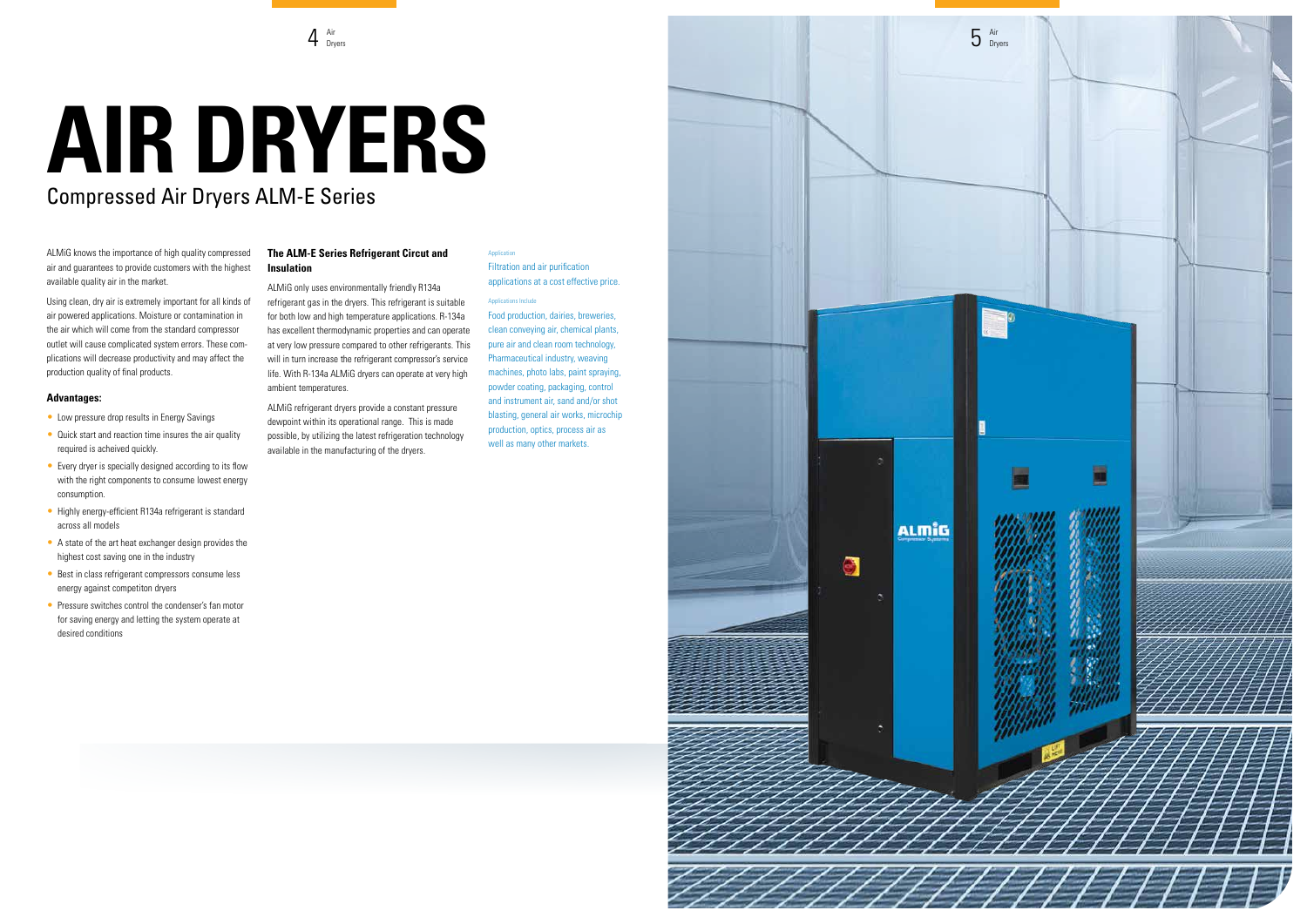#### **Compact Design**

ALMiG dryers are highly reliable, efficient, have small space demands and offer low cost ownership. ALMiG Refrigerated Air Dryers are suitable for the smallest installation spaces. Having two filters integrated into the dryer frame offers a huge advantage to the service techs and end users.

The integrated filters save labor time, piping cost and space at the facilities where the ALMiG Dryer is used. The compact size also offers flexibility and economy during their transport.







- Very Low Pressure Drop
- Thin Aluminum Plate Thickness
- High Heat Transfer Surface Area
- Strong Due to External Thick
- Cylindrical Wall
- Water Separator is Optimized for Best Performance ALM-E5850-ALM-E12500





#### **Digital Controller (Digi-Pro)** Digi-Pro Digital controller is standard on ALM-E23-ALM-E5058 ESD Digital controller is standard on ALM-E5850-ALM-E12500



#### **Aluminum Plate Heat Exchanger is standard**

Air Dryers  $6$   $\frac{\text{Air}}{\text{Dryers}}$   $\frac{\text{Air}}{\text{Dryers}}$ 



**Electrical wires are separated from Refrigerant side** There are very few electrical wires inside the refrigerant side of the dryer. Electrical box has an external cover with access from the outside of the dryer. Therefore there is no need to open dryer panels electrical access.

#### **Scroll Compressors**

Scroll Compressors are energy efficient and strong against liquid shocks. For energy saving scroll compressors are used for 400 Nm<sup>3</sup>/h and above ALM-E Dryers.



#### **Easy Access**

Easy access in to the cooling components in seconds by the help of screw free panels and plastic handless. Easy for Service and more working space. Service techs save time by not removing fasteners.

# . . . . . . . . . . . . .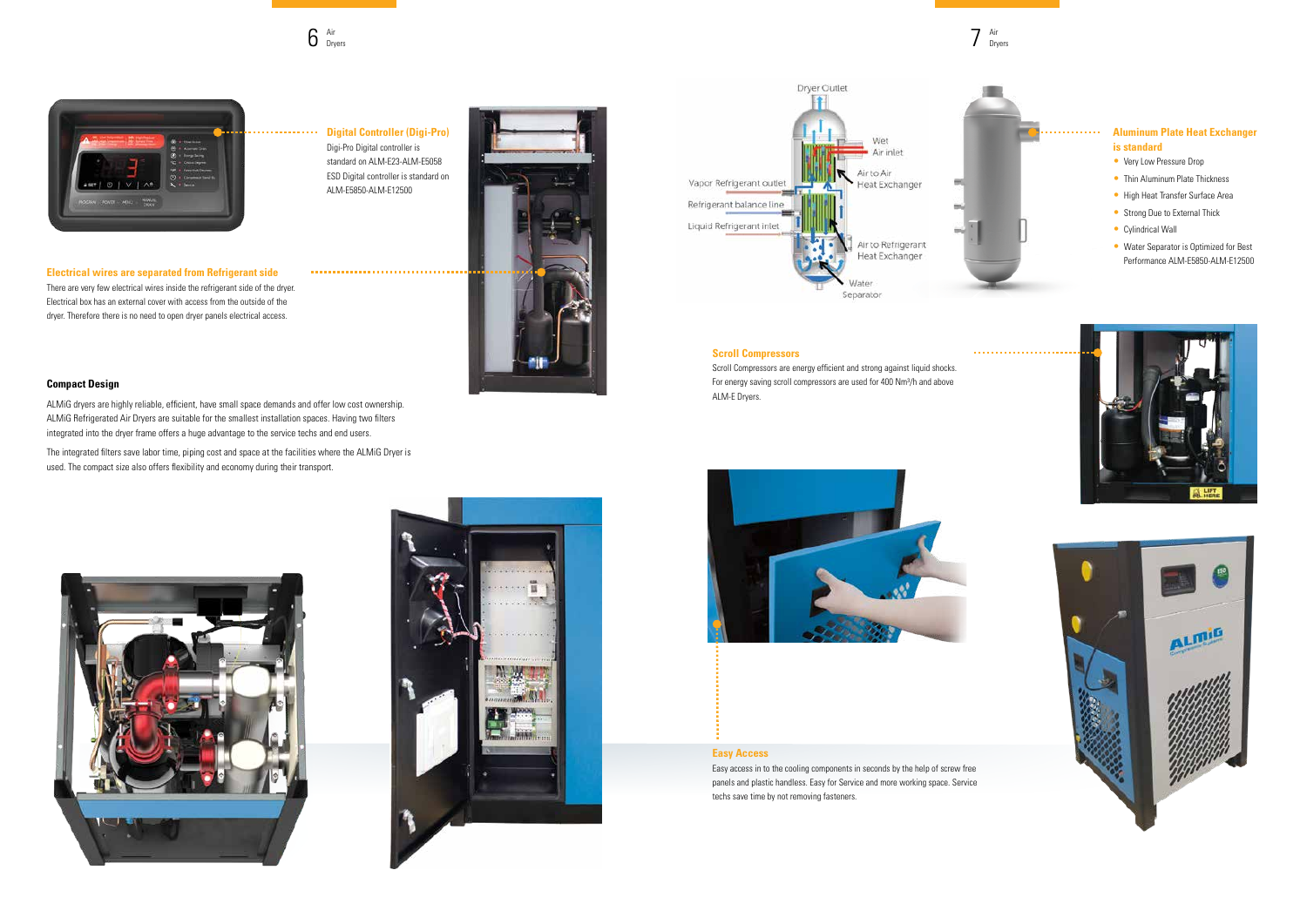#### **Grooved couplings and fittings**

On Compressed Air lines, Grooved couplings and fittings are commonly used in the industry. These couplings increase flexibility on connections, help the service technician to dismantle and assemble pipes easily and quickly



#### **Excessive Water Droplet Drains**

Liquid water droplets coming from the line to the inlet of the dryer is seperated by the inlet filter and drained. Filter auto drain have manual valves on it. This allows the system to be depressurized when these filters go to service.



#### **Zero Clearance Compressed Air Filters with High Performance Elements**

Compressed Air Filter kit is standard on the ALMiG Dryers. The filter with X Element (coalescing filter for water removal) is used for up to 1 micron particles and the Filter with Y Element (coalescing filter for oil removal) is used to remove oil down to 0.01 ppm Zero cleaance design helps service technicians to replace the element in minutes.

ALMiG Refrigerant Air Dryers are designed by engineers who have received all of the design feedback from field engineers and service technicians. This service friendly design makes ALMiG dryers very unique in the industry. Dryer Filter kit which has 2 elements, 2 automatic drains and 2 viton o-rings helps the customers to operate the dryers at its best performance until next planned maintenance.

Replacing drains on the filters is very critical when replacing elements. Because drains may get clogged with dirt and oil over time.



Air Dryers  $8$   $\frac{\text{Air}}{\text{Dryers}}$   $9$   $\frac{\text{Air}}{\text{Dryers}}$ 



#### **Replacement Filter Element**

Pressure drop is a huge concern in compressed air. In many applications high pressure drops will cause a decrease in the pressure at the point of use. Sometimes this low pressure is not enough for the machines or processes to operate correctly. In addition dirt particles and oil in the compressed air system may block the filters quickly. It is important for the end users and service technicians to recognise if there is a problem in the system. The performance of the filters directly affects the pressure drop and system performance. Therefore, it is very important that the filter elements are changed at the filter service time.

An alarm / warning indicating that the filters are changed periodically is provided by a digital controller on the ALMiG Air Dryer. When this alarm triggers, the filter must be changed to avoid loss of performance and pressure drop.



#### **Replacement Filter Element**

ALMiG beginning to produce a new generation of air dryers with Digi-Pro series controller. With the Digi-Pro series controllers, air dryers have outstanding technology for both functionality and dynamism, as well as appearance. New controller design offers to users adjustments with one finger so easier accessibility. Design and dynamism senior technology reaches a top level with touch keys. The multi-functional display provides an accurate digital dew point display as well as coded alarm monitoring of the refrigerant dryer.



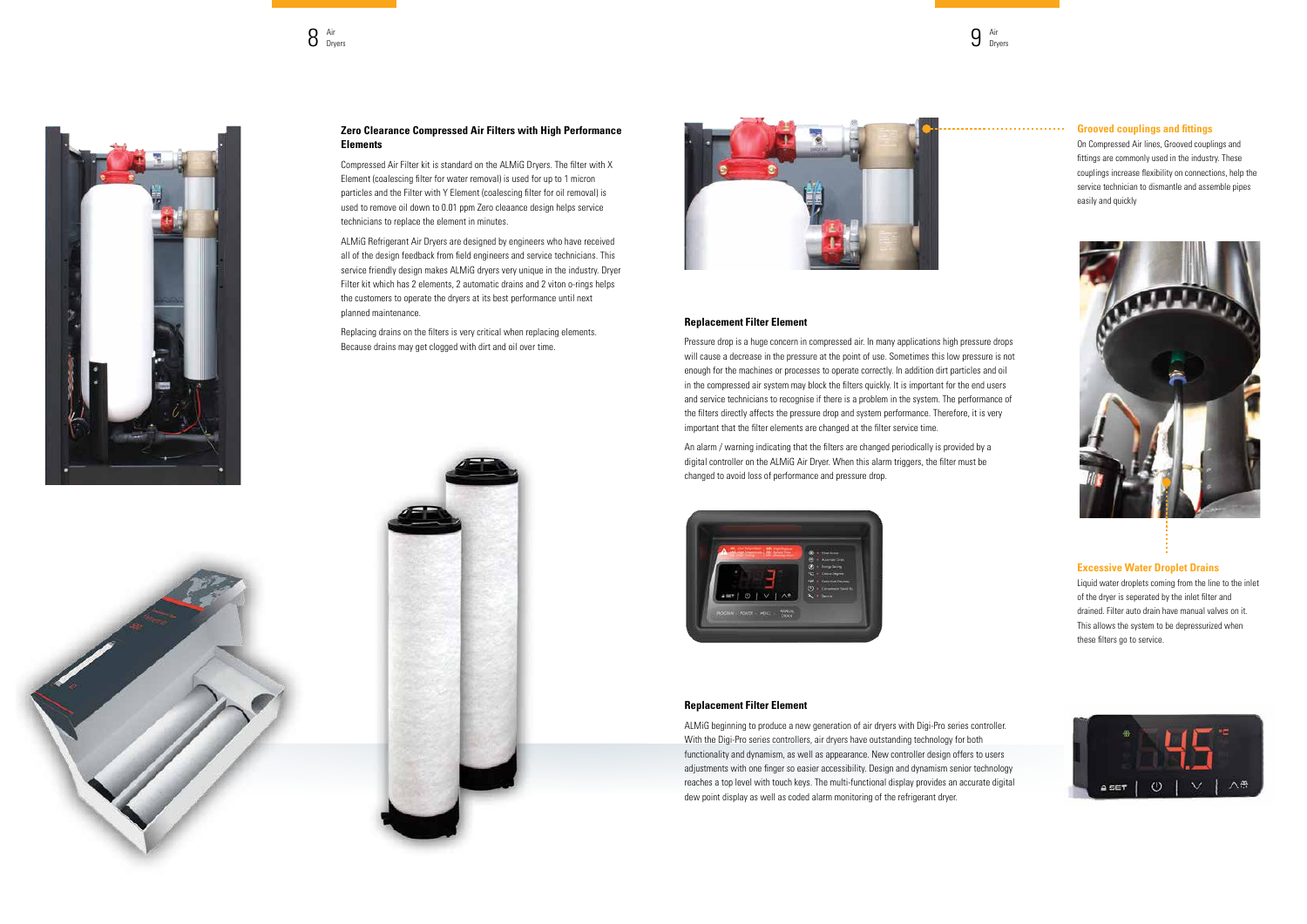| INLET TEMP. (C)         | 30   | 35             | 40           | 45   | 50   | 60   | $\overline{\phantom{a}}$ | $\overline{\phantom{a}}$ |
|-------------------------|------|----------------|--------------|------|------|------|--------------------------|--------------------------|
| F1                      | 1.29 | $\overline{1}$ | 0.92         | 0.78 | 0.65 | 0.45 | $\sim$                   | $\sim$                   |
| <b>AMBIENT TEMP (C)</b> | 20   | 25             | 30           | 35   | 40   | 50   | ٠                        | $\overline{\phantom{a}}$ |
| F <sub>2</sub>          | 1.05 | $\overline{1}$ | 0.98         | 0.93 | 0.84 | 0.7  | $\sim$                   | $\sim$                   |
| PRESSURE (BAR)          | 4    | 6              | $7^{\circ}$  | 8    | 10   | 12   | 14                       | 16                       |
| F <sub>3</sub>          | 0.80 | 0.94           | $\mathbf{1}$ | 1.04 | 1.11 | 1.16 | 1.22                     | 1.25                     |

#### **ESD Digital Controller**

ALMiG Refrigerated Air dryers with ESD Digital controller has alot of economy features and alarm capabilities. Refrigeration dryers are usually the most efficient dryer solution for the compressed air applications. With the help of the highly engineered ESD ALMiG Refrigerated Air dryers will reduce your energy consumption. ESD helps the service techs to monitor many usefull parameters on the dryer and guides them to troubleshoot any problem very easily.

ESD is very usefull when there is no air coming in to the dryer when the dryer is running. Especially during the nights, weekends and holidays many companies do not stop their dryers although they do not run compressed air. ESD saves huge amount of money by simply shuting the dryer down automatically when it is not in use.

#### **Correction Factor for ALM-E Air Dryers**

Example for choosing the correct Dryer; If a compressor delivers 200m3/hr at 6 bars the dryer inlet temperature is 40°C and ambient temperature is 30°C Please choose your Dryer as follows; 200 / 0.94 / 0.92 / 0.98 = 236m3/hr The correct Dryer for this application is ALM-E305

Air Dryers  $10$   $\frac{Air}{Dryers}$   $11$   $\frac{Air}{Dryers}$ 



| <b>Technical Specifications</b> |           |          |                                  |                                              |                     |                         |                     |                                    |                                 |                        |
|---------------------------------|-----------|----------|----------------------------------|----------------------------------------------|---------------------|-------------------------|---------------------|------------------------------------|---------------------------------|------------------------|
| <b>MODEL</b>                    | Capacity  | Voltage  | <b>Connection</b><br><b>Size</b> | <b>Filter</b><br><b>Quantity</b><br>and Type | <b>Element Type</b> | Pressure<br><b>Drop</b> | <b>Control Type</b> | Max.<br>Working<br><b>Pressure</b> | Max.<br><b>Ambient</b><br>Temp. | Max.<br>Inlet<br>Temp. |
|                                 | $(m^3/h)$ |          | kW                               | mm                                           | mm                  | (mbar)                  | kg                  | (bars)                             | (C)                             | (C)                    |
| <b>ALM-E-23</b>                 | 23        | 230/1/50 | 1/2''                            | 1*GK045X<br>+ 1* GK045Y                      | MK045 KIT           | 115                     | Digi-Pro            | 16                                 | 45                              | 50                     |
| <b>ALM-E-38</b>                 | 38        | 230/1/50 | 1/2''                            | 1 * GK045X<br>$+1*$ GK045Y                   | MK045 KIT           | 170                     | Digi-Pro            | 16                                 | 45                              | 50                     |
| <b>ALM-E-53</b>                 | 53        | 230/1/50 | 1/2''                            | 1 * GK045X<br>$+1*$ GK045Y                   | MK045 KIT           | 280                     | Digi-Pro            | 16                                 | 45                              | 50                     |
| <b>ALM-E-70</b>                 | 70        | 230/1/50 | 1/2"                             | 1 * GK070X<br>+ 1 * GK070Y                   | MK070 KIT           | 250                     | Digi-Pro            | 16                                 | 45                              | 50                     |
| ALM-E-100                       | 100       | 230/1/50 | 1/2"                             | 1 * GK0150X<br>+ 1 * GK0150Y                 | <b>MK0150 KIT</b>   | 100                     | Digi-Pro            | 16                                 | 45                              | 50                     |
| <b>ALM-E-155</b>                | 155       | 230/1/50 | 1/2''                            | 1 * GK0150X<br>+1 * GK0150Y                  | <b>MK0150 KIT</b>   | 220                     | Digi-Pro            | 16                                 | 45                              | 50                     |
| ALM-E-190                       | 190       | 230/1/50 | 3/4''                            | 1 * GK0150X<br>+ 1 * GK0150Y                 | <b>MK0150 KIT</b>   | 320                     | Digi-Pro            | 16                                 | 45                              | 50                     |
| <b>ALM-E-210</b>                | 210       | 230/1/50 | 3/4''                            | 1 * GK0500X<br>+ 1 * GK0500Y                 | <b>MK0500 KIT</b>   | 220                     | Digi-Pro            | 16                                 | 45                              | 50                     |
| ALM-E-305                       | 305       | 230/1/50 | 3/4''                            | 1 * GK0500X<br>+ 1 * GK0500Y                 | <b>MK0500 KIT</b>   | 320                     | Digi-Pro            | 16                                 | 45                              | 50                     |
| <b>ALM-E-375</b>                | 375       | 230/1/50 | 11/2"                            | 1 * GK0500X<br>+ 1 * GK0500Y                 | <b>MK0500 KIT</b>   | 200                     | Digi-Pro            | 16                                 | 45                              | 50                     |
| ALM-E-495                       | 495       | 230/1/50 | 11/2"                            | 1 * GK0851X<br>+ 1 * GK0851Y                 | <b>MK0851 KIT</b>   | 310                     | Digi-Pro            | 16                                 | 45                              | 50                     |
| <b>ALM-E-623</b>                | 623       | 230/1/50 | 11/2"                            | 1 * GK01210X<br>+ 1 * GK01210Y               | <b>MK01210 KIT</b>  | 240                     | Digi-Pro            | 16                                 | 45                              | 50                     |
| ALM-E-930                       | 930       | 230/1/50 | $2^{\prime\prime}$               | 1 * GK01210X<br>+ 1 * GK01210Y               | <b>MK01210 KIT</b>  | 150                     | Digi-Pro            | 16                                 | 45                              | 50                     |
| <b>ALM-E-1200</b>               | 1200      | 230/1/50 | 2 <sup>n</sup>                   | 1 * GK01210X<br>+ 1 * GK01210Y               | <b>MK01210 KIT</b>  | 190                     | Digi-Pro            | 16                                 | 45                              | 50                     |
| ALM-E-1388                      | 1388      | 230/1/50 | 2 <sup>''</sup>                  | 1 * GK01820X<br>+ 1 * GK01820Y               | <b>MK01820 KIT</b>  | 350                     | Digi-Pro            | 16                                 | 45                              | 50                     |
| <b>ALM-E-1200</b>               | 1200      | 230/1/50 | 2 <sup>n</sup>                   | 1 * GK01820X<br>+ 1 * GK01820Y               | <b>MK01820 KIT</b>  | 190                     | Digi-Pro            | 16                                 | 45                              | 50                     |
| ALM-E-1388                      | 1388      | 400/3/50 | $3^{\prime\prime}$               | 1 * GK02700X<br>+ 1 * GK02700Y               | <b>MK02700 KIT</b>  | 350                     | Digi-Pro            | 16                                 | 45                              | 50                     |
| <b>ALM-E-1800</b>               | 1800      | 400/3/50 | 3''                              | 1 * GK02700X<br>+ 1 * GK02700Y               | <b>MK02700 KIT</b>  | 290                     | Digi-Pro            | 16                                 | 45                              | 50                     |
| ALM-E-2500                      | 2500      | 400/3/50 | 3''                              | Not Included                                 | Not Included        | 190                     | Digi-Pro            | 16                                 | 45                              | 50                     |
| <b>ALM-E-2775</b>               | 2775      | 400/3/50 | 3 <sup>''</sup>                  | <b>Not Included</b>                          | <b>Not Included</b> | 350                     | Digi-Pro            | 16                                 | 45                              | 50                     |
| ALM-E-3330                      | 3330      | 400/3/50 | <b>DN100</b>                     | Not Included                                 | Not Included        | 270                     | Digi-Pro            | 16                                 | 45                              | 50                     |
| ALM-E-3915                      | 3915      | 400/3/50 | <b>DN100</b>                     | <b>Not Included</b>                          | <b>Not Included</b> | 380                     | Digi-Pro            | 16                                 | 45                              | 50                     |
| ALM-E-5085                      | 5085      | 400/3/50 | <b>DN100</b>                     | Not Included                                 | Not Included        | 320                     | ESD-3               | 16                                 | 45                              | 50                     |
| <b>ALM-E-5850</b>               | 5850      | 400/3/50 | <b>DN100</b>                     | <b>Not Included</b>                          | <b>Not Included</b> | 350                     | ESD-3               | 16                                 | 45                              | 50                     |
| ALM-E-6975                      | 6975      | 400/3/50 | DN150                            | Not Included                                 | Not Included        | 320                     | ESD-3               | 16                                 | 45                              | 50                     |
| <b>ALM-E-7875</b>               | 7875      | 400/3/50 | <b>DN150</b>                     | <b>Not Included</b>                          | <b>Not Included</b> | 350                     | ESD-3               | 16                                 | 45                              | 50                     |
| ALM-E-9000                      | 9000      | 400/3/50 | DN150                            | Not Included                                 | Not Included        | 350                     | ESD-3               | 16                                 | 45                              | 50                     |
| ALM-E-10500                     | 10500     | 400/3/50 | <b>DN200</b>                     | <b>Not Included</b>                          | <b>Not Included</b> | 350                     | ESD-3               | 16                                 | 45                              | 50                     |
| ALM-E-12500                     | 12500     | 400/3/50 | <b>DN200</b>                     | Not Included                                 | Not Included        | 350                     | ESD-3               | 16                                 | 45                              | 50                     |